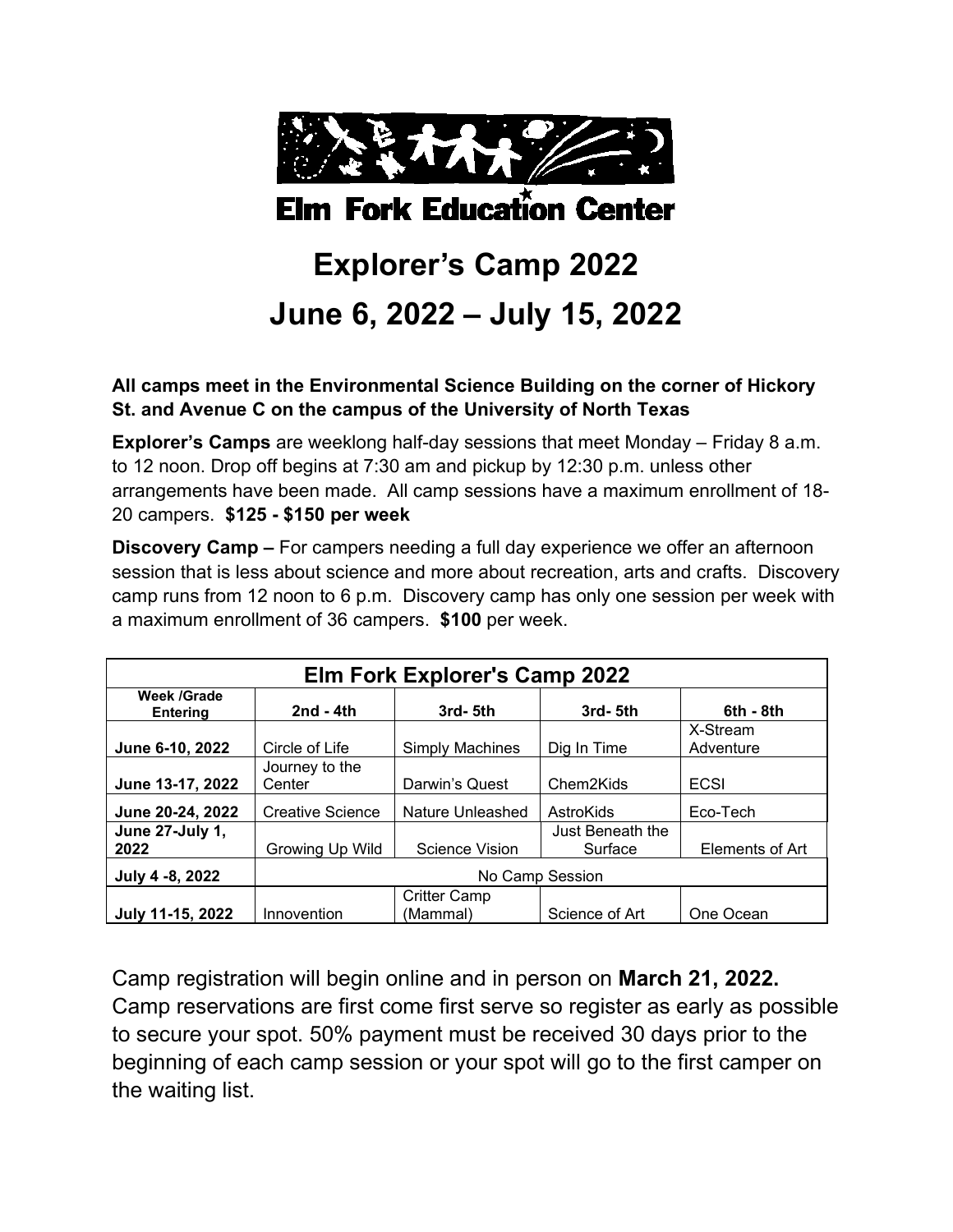## **Week 1 – June 6-10, 2022**

#### **2nd -4th Grade**

**Circle of Life** - Campers will explore the complex connections of living systems. Every activity is designed to be hands-on, allowing campers to create unique projects that they will be able to take home with them. **\$125**

#### **3rd – 5th Grade**

**Simply Machines –** Rediscover the technology that allowed ancient cultures to build pyramids, castles, ships that could cross oceans and the weapons used to destroy them all. Discover how modern engineers use the lever, wheel and inclined plane to build more efficient, faster and complex machines. **\$125**

**Dig-In Time** - Dig-In Time is an archaeological adventure! As part of an archaeological team the campers will undertake an expedition to uncover the secrets of North Texas' past. Join us for a Dig-In Time and help uncover and discover the untold stories that lie in the soil! **\$125**

#### **6th- 8th Grade**

**X-Stream Adventure** - Take the next step towards becoming a real scientist. Discover the wonders of working in the field, collecting data while standing ankle deep in mud, or using high tech instruments to make scientific observations. Join us if you think you can handle it as the Mean Green Environmental Machine takes students on exciting adventures. **\$150**

## **Week 2 – June 13-17, 2022**

#### **2nd -4th Grade**

**Journey to the Center of the Earth** - Join us on a journey through time as we explore the Geological Time Scale! Participants will discover Geological changes over billions of years and will take a close look at the creatures who walked, flew, and swam millions of years ago. **\$125**

#### **3rd – 5th Grade**

**Chem2Kids** - Between kick the can ice cream to making our own bouncing balls, this camp will explore chemistry in a fun light! Campers will dive into the world of chemistry with fun, hands-on activities, experiments, and demonstrations! **\$125**

**Darwin's Quest** – Let your imagination travel through time while you investigate how an organism of your own creation adapts to an ever-changing environment. Each day will be a new challenge to survive. Can you evolve in time? **\$125**

#### **6th- 8th Grade**

**Environmental Crime Scene Investigation (ECSI)** Campers will be trained as forensic scientists and attempt to solve a mystery behind an environmental crime. **\$150**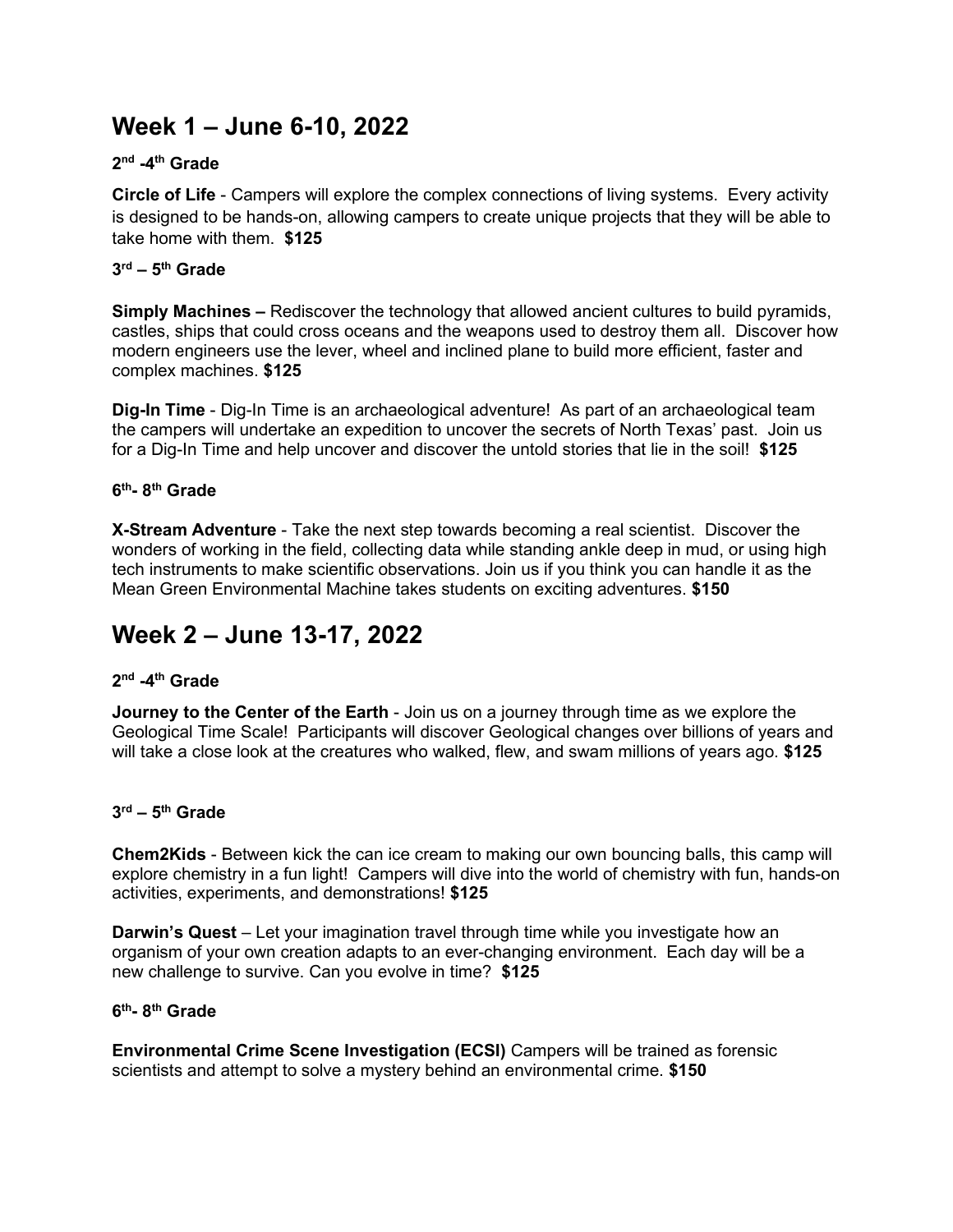## **Week 3 - June 20-24, 2022**

#### **2nd -4th Grade**

**Creative Science** - Discover how Science and Art are interrelated! After a week of creating work, campers will have their own art exhibition for parents and friends to attend. **\$125**

#### **3rd – 5th Grade**

**Nature Unleashed** - Earthquakes, volcanoes, tornados, hurricanes, fires and floods can all have devastating effects for the people in their path, but can these events tell us about how our planet was formed and how it is changing. What can we do to prepare for climate change? **\$125**

**AstroKid Academy** - Join a week of astronaut training. Campers will explore the universe, learn about the physical and mental preparation for space exploration and the science of launching a NASA shuttle into space. Campers will also work in teams to build and launch their own rocket! **\$125**

#### **6th- 8th Grade**

**Eco-Tech – Engineers** make things work! Test your communication skill and creativity with small group problem solving challenges using recycled material. **\$150**

## **Week 4 - June 27 – July 1, 2022**

#### **2nd -4th Grade**

**Growing Up Wild @ Elm Fork-** Based on the award winning Growing Up WILD nature program, our campers will be WILD for a camp that takes them on a journey of the WILD just outside their door. Wiggling like a worm, jumping like a grasshopper, or eating like a bird are just the beginning of being WILD in the Elm Fork outdoors. **\$125 3rd – 5th Grade** 

**Just Beneath the Surface (JBS)** - Have you ever wondered what makes a pond a pond? Campers join us in discovering what's beneath the surface by examining the water itself and exploring insects, tadpoles, fish, microscopic organisms, and more. **\$125**.

**Science Vision –** Modern scientific instruments allow us to see inside an atom and deep into space but these tools took centuries to develop. Trace the path from understanding the human eye to developing artificial lenses, telescopes, microscopes and beyond. **\$125**

#### **6th- 8th Grade**

**Elements of Art -** Explore the intersection of art and science to better understand the properties and performance of materials used to create art. Expand your knowledge of how to apply physics, chemistry and engineering to better understand how artists use materials. Each day of camp will include an in-depth study of the structure and properties of art making materials. Campers will then be able to test the performance of each material by creating their own art. **\$150**